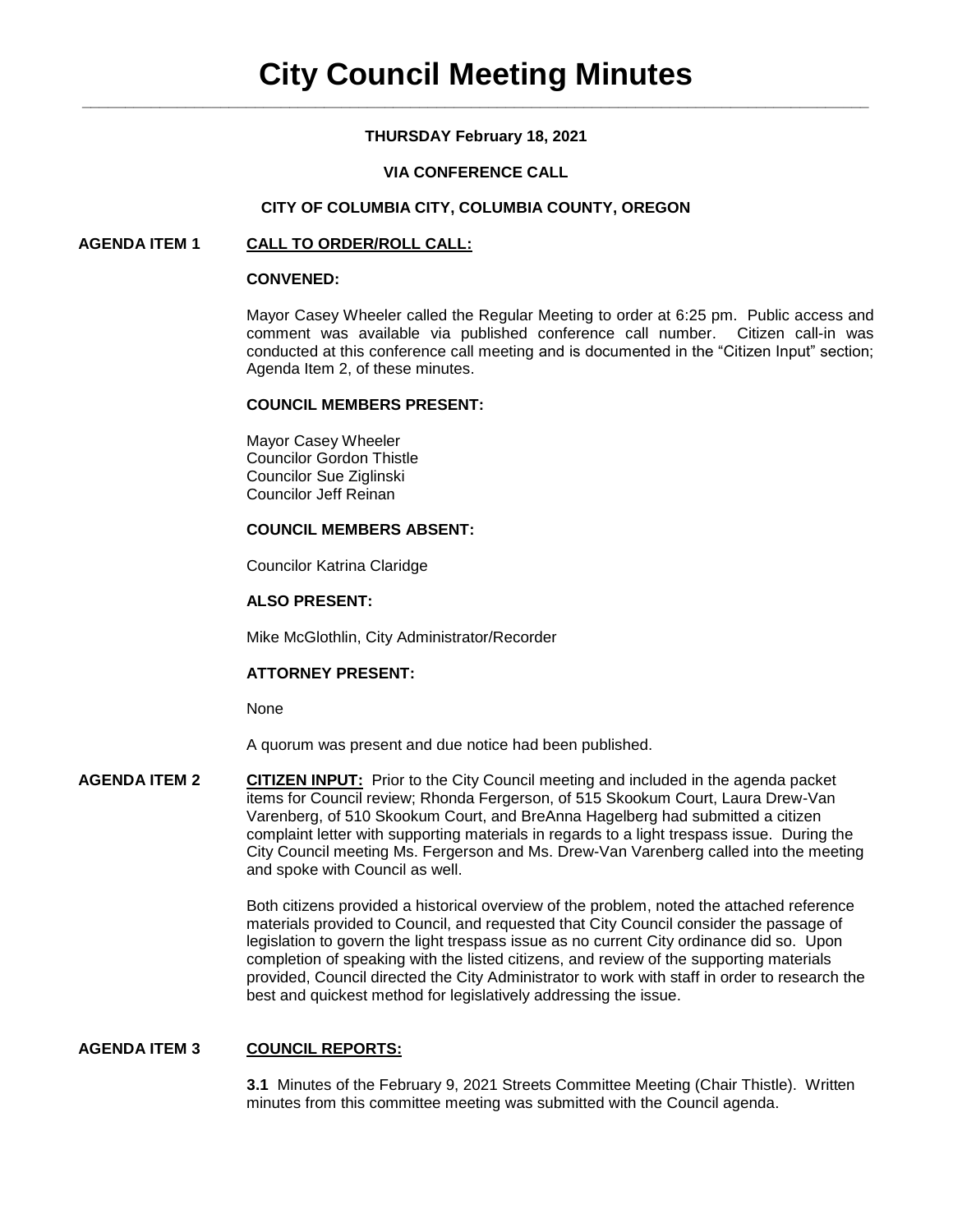2 - Regular City Council Meeting February 18, 2021

# **AGENDA ITEM 4 STAFF REPORTS:**

**4.1 Activity Report from the Police Operations Sergeant:** A written report from Police Operations Sergeant Jerry Bartolomucci was submitted for the previous months activities.

# **AGENDA ITEM 5 CONSENT AGENDA:**

- **5.1 Bills paid with check numbers 32944 through 33002 during the month of January, 2021.**
- **5.2 Financial Report for the month ending January 31, 2021.**
- **5.3 Minutes of the January 21, 2021 Regular City Council Meeting.**

COUNCIL APPROVED THE CONSENT AGENDA BY UNANIMOUS ROLL CALL VOTE.

**AGENDA ITEM 6 UNFINISHED BUSINESS:** None

# **AGENDA ITEM 7 NEW BUSINESS:**

**7.1 Review, discussion and approval of Amendment No. 2 to Lease Agreement between City of Columbia City and Columbia County.**

MOVED (THISTLE), SECONDED (ZIGLINSKI), AND APPROVED UNANIMOUSLY TO APPROVE AMMENDMENT NO. 2 AS SUBMITTED.

# **7.2 Council Bill 21-922: A Resolution Authorizing a Transfer of Appropriations within the General Fund, Street Fund, Water Fund, and Sewer Fund during the Fiscal Year Beginning July 1, 2020.**

MOVED (ZIGLINSKI), SECONDED (REINAN), AND APPROVED UNANIMOUSLY TO APPROVE COUNCIL BILL 21-922.

# **AGENDA ITEM 8 OTHER BUSINESS:**

**8.1** The City Administrator/Recorder and Council discussed the following issues and activities:

> The City Administrator discussed research conducted for a budget document writing software system in order to increase the efficiency of developing the City's annual budget. Initial research has not yielded a product that adequately meets the needs required for such a program that is also cost efficient. The search continues…

# **AGENDA ITEM 9 ADJOURNMENT**

**9.1** There being no further business to come before the Council, the meeting adjourned at 6:47 pm.

#### APPROVED:

\_\_\_\_\_\_\_\_\_\_\_\_\_\_\_\_\_\_\_\_\_\_\_\_\_\_\_\_\_\_\_\_\_\_\_\_\_\_\_